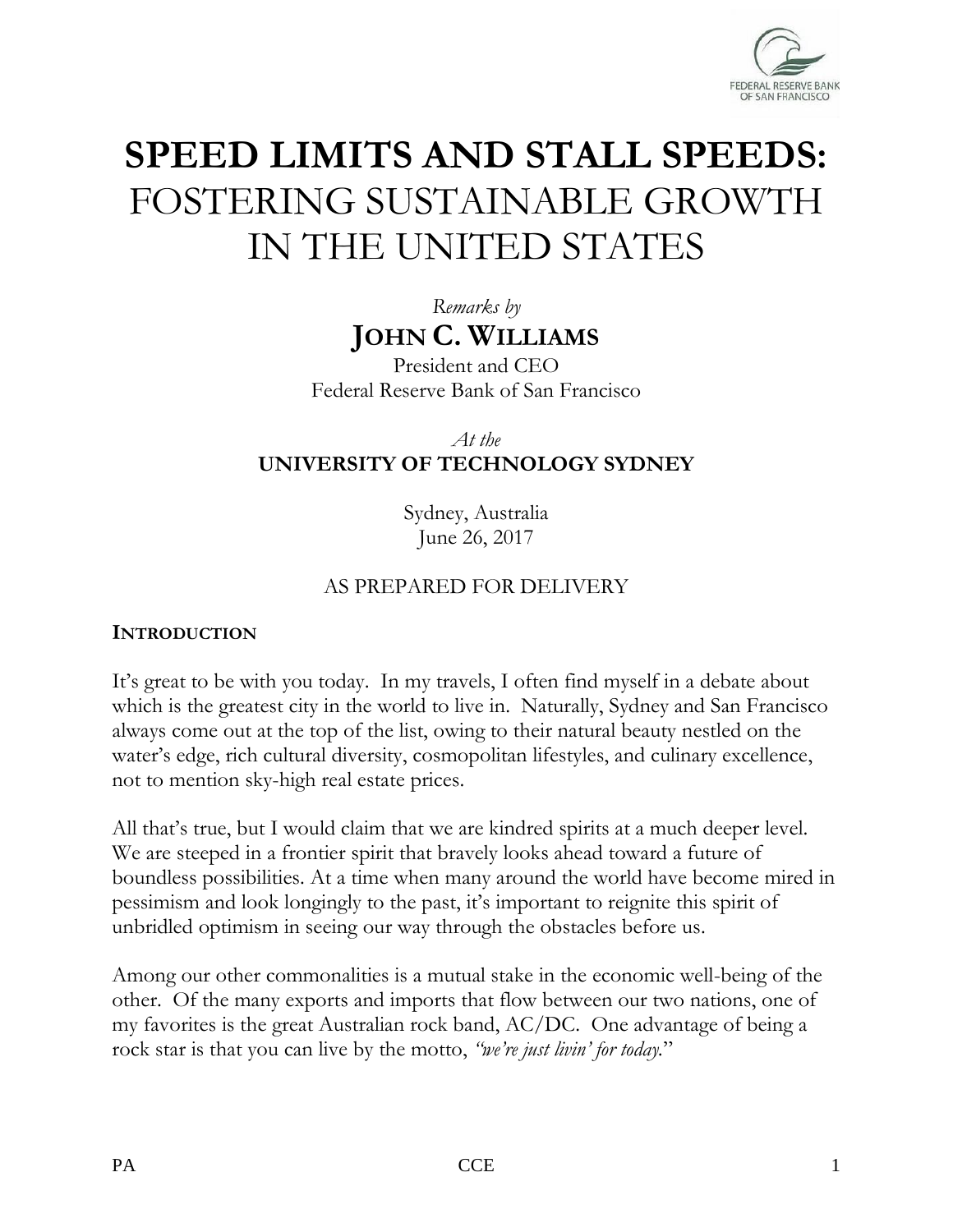For those of us who aren't rock stars, but are more concerned with r-star, well, we need to have an eye toward tomorrow. In the current context, that means turning our attention from getting the economy back on track to keeping it there, while guarding against the next calamity.

In the United States, we have reached a turning point; a transition from recovery to ongoing economic expansion. The main goal of U.S. monetary policy is therefore to keep the expansion going as long as possible. That entails bringing monetary policy back to a more normal setting and taking actions to keep the economy on a path that neither exceeds its speed limit, nor stalls. This is what I will discuss with you today.

And this is a good time to insert the usual Fed disclaimer that the views expressed are mine alone and do not necessarily reflect those of others in the Federal Reserve System.

# **THE U.S. ECONOMY HAS RECOVERED**

First some context: The Federal Reserve is the central bank of the United States. It has a unique public-private structure, with some policymakers appointed by the President of the United States, and others, like myself, appointed by private boards.

As President and CEO of the Federal Reserve Bank of San Francisco, I lead one of the 12 regional Federal Reserve Banks. My District, which includes the western United States, covers about one-fifth of the U.S. population and economy. Among my responsibilities, I bring the perspectives of my region to the Federal Open Market Committee, or FOMC – the Federal Reserve's monetary policy committee.

I once had a T-shirt printed up that reminded folks that the decisions we make at the Fed are "data-driven," and they are. Although we live in a hyper-political era, the Fed is strictly apolitical … and as one of *America's* great exports, Lady Gaga, would say, we were "born this way." Our enterprise is unique within the U.S. government in both function and structure, and our design allows us to make decisions independent of short-term political influence. We base our decisions on what's best for the long-term health of the economy, rather than "living for today."

The U.S. Congress has mandated that our job is to keep the economy stable and on track, with a focus on two big goals: maximum employment and price stability. We want everyone who wants a job to be able to find one and for inflation to average 2 percent per year over the long run.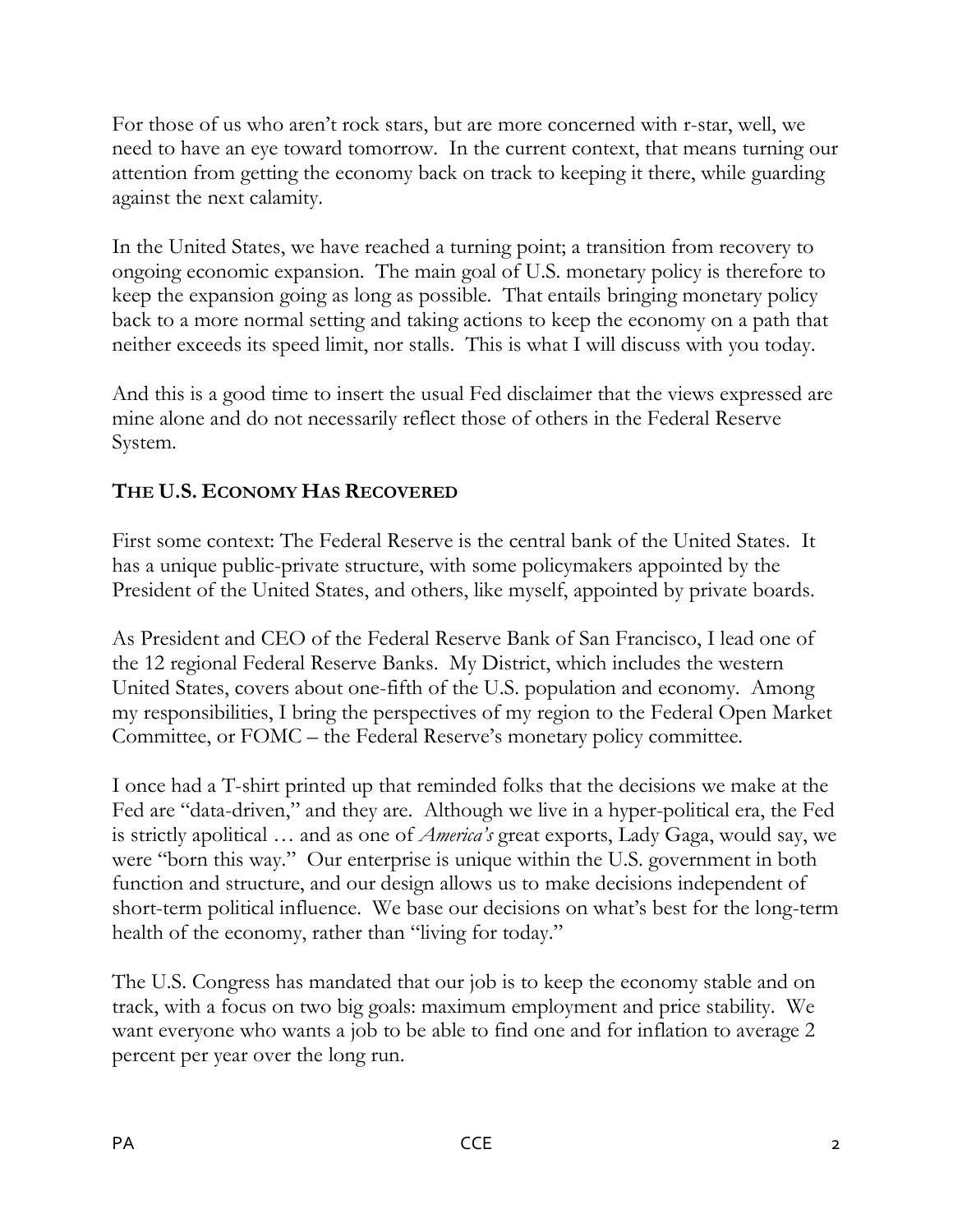Today, the U.S. economy is about as close to these goals as we've ever been. Among other things, we've fully recovered from the recession.

When it comes to our employment goal, this is typically viewed in terms of the unemployment rate relative to the natural rate of unemployment – by this I mean the level consistent with an economy that is running neither too hot nor too cold. We can't know precisely where this magic number is, but I put it at about  $4\frac{3}{4}$  percent.

Today, the U.S. unemployment rate is 4.3 percent – meaning that we've not only reached the full employment mark, we've exceeded it by a fair amount. Given the strong job growth we've been seeing in the United States, I expect the unemployment rate to edge down a bit further and remain a little above 4 percent through next year.

Meanwhile, inflation has been running somewhat below the Fed's goal of 2 percent for the past few years. In the past, this low rate of inflation was the product of a number of factors – the recession and the strength of the U.S. dollar being the two main ones. Recently, some special transitory factors have being pulling inflation down. But with some of these factors now waning and with the economy doing well, I expect we'll reach our 2 percent goal sometime next year.

### **RISK**

Now, I'd love to be able to tell you that the news is all rosy and that our work here is done. Unfortunately, they don't call economics "the dismal science" for nothing. I'm paid to consider what potholes may be dotting the road ahead.

For starters, the very strong labor market actually carries with it the risk of the economy exceeding its safe speed limit and overheating, which could eventually undermine the sustainability of the expansion.

When you're docking a boat in Sydney Harbour, the San Francisco Bay, or elsewhere, you don't run it in fast towards shore and hope you can reverse the engine hard later on. That looks cool in a James Bond movie, but in the real world it relies on everything going perfectly and can easily run afoul. Instead, the cardinal rule of docking is: Never approach a dock any faster than you're willing to hit it. Similarly, in achieving sustainable growth, it is better to close in on the target carefully and avoid substantial overshooting.

# **GOLDILOCKS**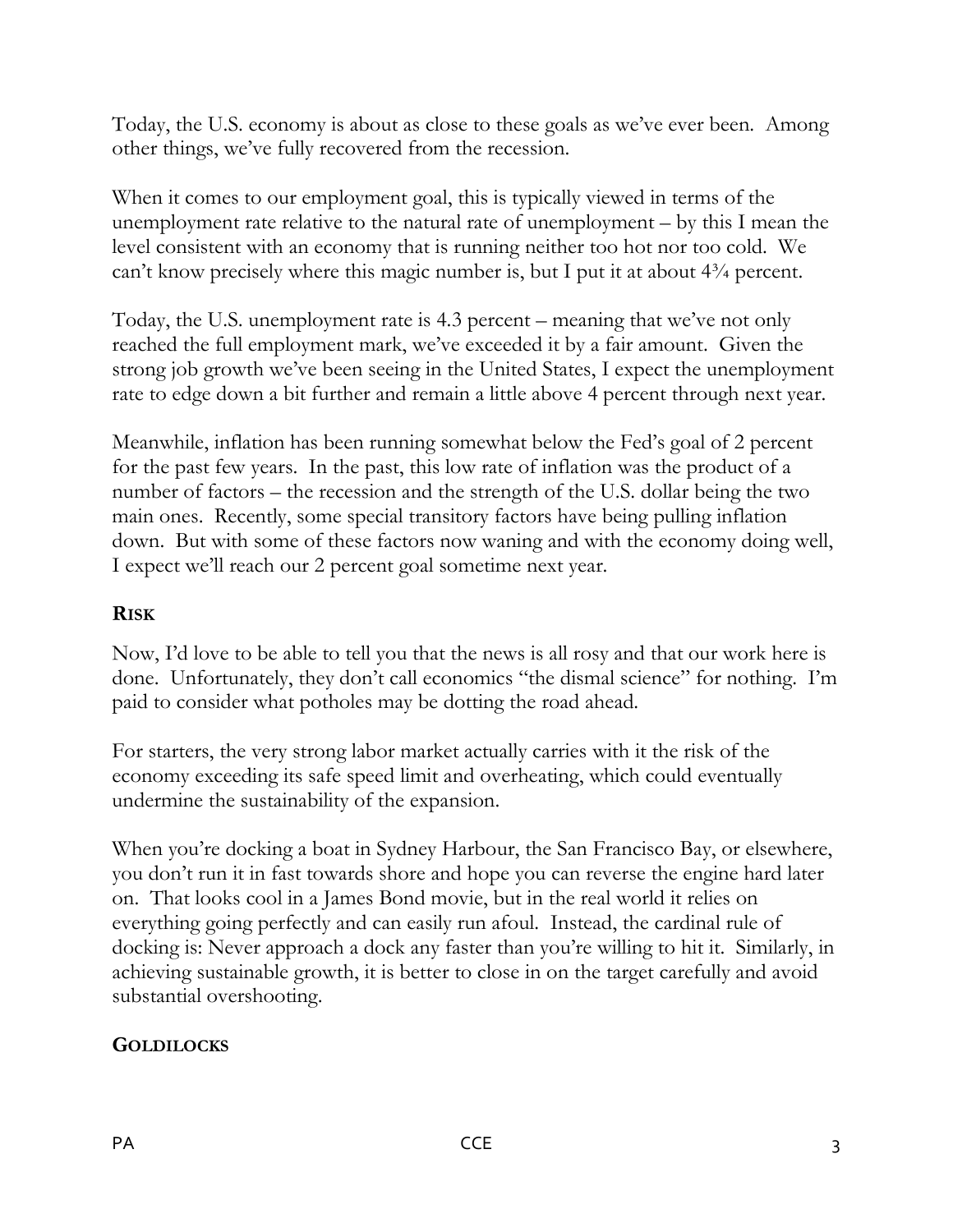What this means is that we do not want our economy to run too hot or too cold.<sup>1</sup> Like Goldilocks, we want our porridge to be just right.

During the recession and recovery, jump-starting and speeding the recovery required historically low interest rates. Today, interest rates in the United States remain low – and this is even true after the most recent Fed action, which I'll get to in a moment.

I'm sometimes asked why we don't just leave things as they are and not raise interest rates. After all, if things are going well, why change? The answer is that gradually raising interest rates to bring monetary policy back to normal helps us keep the economy growing at a rate that can be sustained for a longer time.

If we delay too long, the economy will eventually overheat, causing inflation or some other problem. At some point, that would put us in the position of having to quickly reverse course to slow the economy. That risks stalling the expansion and setting us back into recession.

My goal is to keep the economic expansion on a sound footing that can be sustained for as long as possible. The last thing any of us want is to undermine the hard-won gains we've made since the dark days of 2008 and 2009, when it seemed like the U.S. and world economies were on the verge of collapse.

Therefore, we're in the process of normalization. At our June meeting, the FOMC undertook the second <sup>1</sup>/4 percentage point increase in our main policy interest rate this year. And we announced that we expect that economic conditions will warrant further gradual increases in the future.<sup>2</sup>

Now, I know there has been some general concern that as we normalize our monetary policy in the United States, it could cause market turbulence in countries near and far.

While my own primary focus as a U.S. policymaker is on what's best for our domestic economy, I want to reassure you that we are cognizant of the fact that our domestic actions have a global impact. The last thing we want to do is fuel unnecessary or avoidable volatility or disruption – whether we're talking about domestic markets or international markets. That's one of the advantages of the gradual approach to normalization that we're taking and why we're being very clear, transparent, and open about how we're making decisions.

 $\overline{a}$  $<sup>1</sup>$  Williams (2017).</sup>

 $2$  Board of Governors (2017a).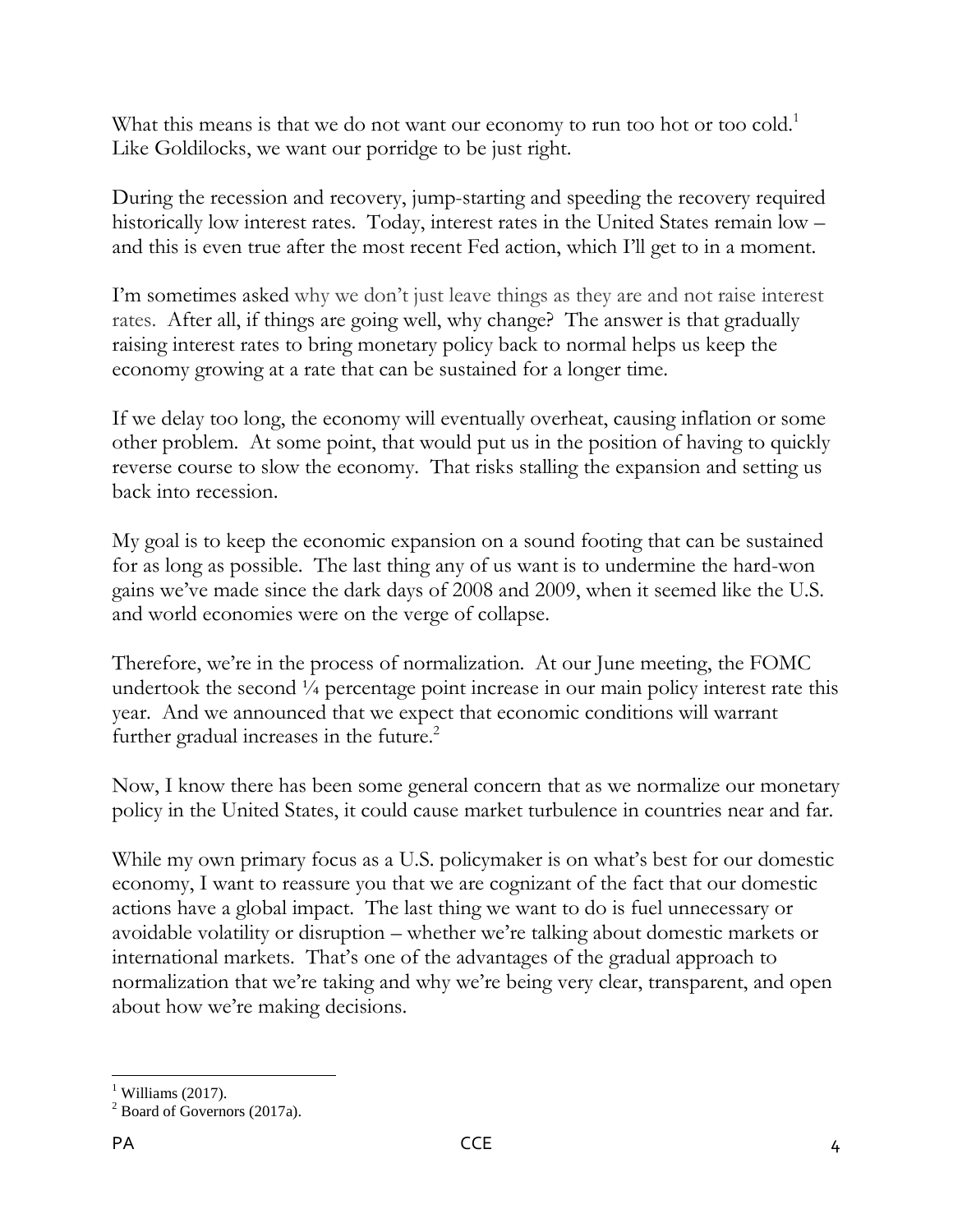#### **THE BALANCE SHEET**

My focus to this point has been on what we often call conventional monetary policy – that is, changes in short-term interest rates. We also made use of so-called unconventional policy actions over the past decade that will also need to be normalized.

For those who might not be as familiar with this, let me offer some background: The period since the financial crisis and Great Recession of 2007 through 2009 has been *extra*ordinary … and that's an understatement.

To save the U.S. economy from deeper recession and accelerate the economic recovery, the Fed purchased trillions of dollars of long-term Treasury and mortgagebacked securities. By reducing long-term interest rates and helping to stabilize financial markets during the crisis, the Fed helped the U.S. economy achieve the relatively healthy state that it's in today.<sup>3</sup>

After making these purchases, we significantly increased the size of the Fed's holdings. Right now, the Fed's balance sheet is around \$4.5 trillion. We are currently keeping it at that level by reinvesting any principal payments we receive.

Now that the U.S. economy has fully recovered, the Federal Open Market Committee indicated earlier this month that it intends to gradually reduce these holdings by cutting back on the amount we reinvest every month.<sup>4</sup> We said we would likely start this process of normalizing the balance sheet this year, assuming the economy evolves broadly as expected.

At the outset, we'll start nice and easy, letting our holdings of Treasury securities decline by \$6 billion a month, and those of mortgage-backed securities (MBS) by \$4 billion per month. Thereafter, we'll increase these caps by \$6 billion and \$4 billion, respectively, every three months, until they reach \$30 billion per month for Treasuries and \$20 billion per month for MBS. From then on, we'll leave these caps in place, and our securities holdings will continue to decline in a gradual and predictable  $m$ anner. $5$ 

We'll continue this process of letting the balance sheet gradually shrink until we get to the point that we're holding no more securities than necessary to implement monetary policy efficiently and effectively. While we haven't settled on what that exact number

 $\overline{a}$  $3$  Williams (2014) and Engen, Laubach, and Reifschneider (2015).

<sup>4</sup> Board of Governors (2017a).

<sup>5</sup> Board of Governors (2017b).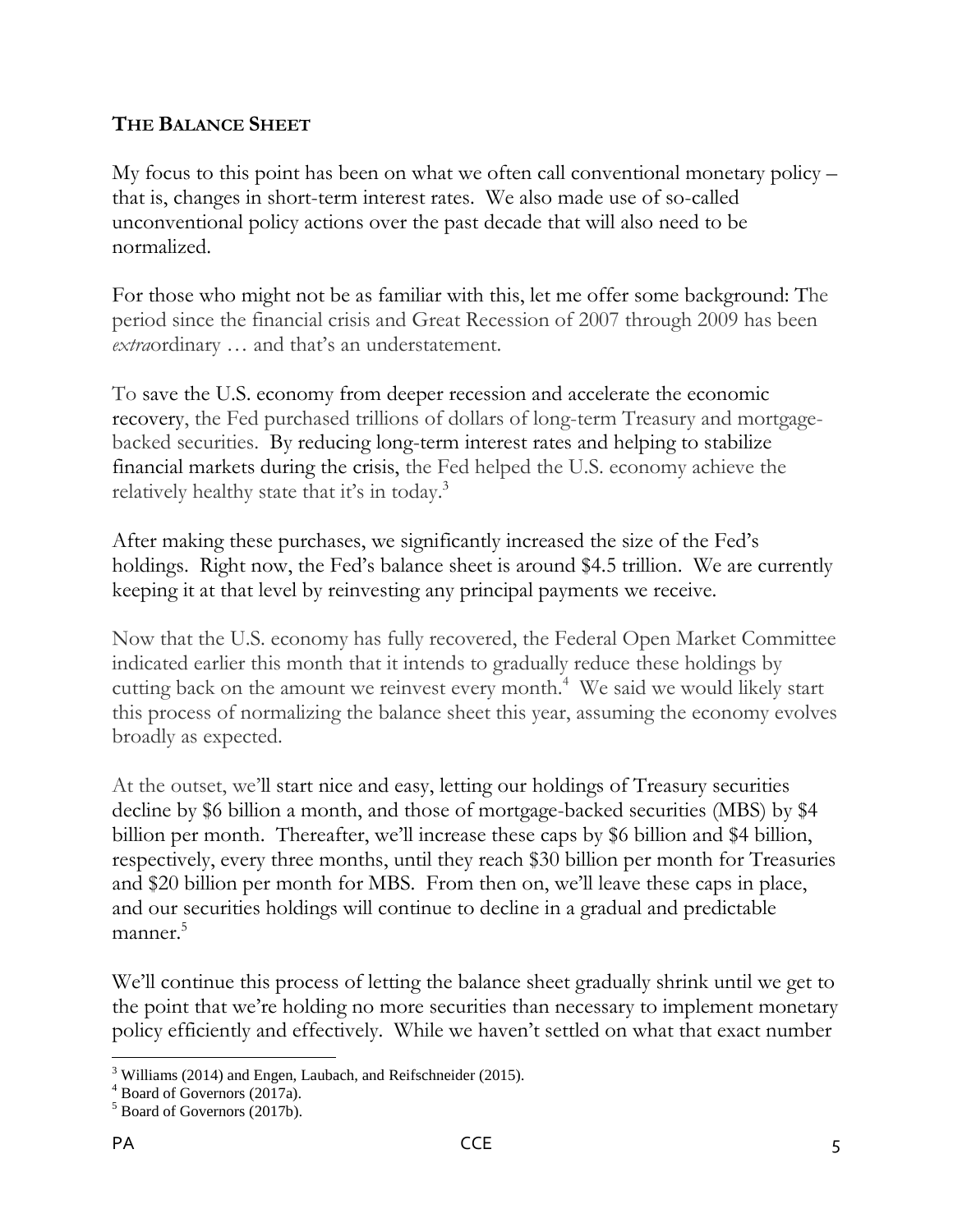will be, it will definitely be a lot lower than it is now. With that said, it will be higher than before the financial crisis.<sup>6</sup>

We also affirmed that balance sheet management is to take place in the background. Indeed, our modus operandi throughout this process will be similar to that which we've adopted for normalizing conventional monetary policy: widely telegraphed, gradual, and – yes – boring.

Of course, none of us have a crystal ball. The FOMC has made clear that it would be open to changing course if changes in the economic outlook were to warrant such a move. 7 Most importantly, we will continue to use conventional monetary policy tools – raising and/or lowering interest rates – as the primary lever we operate to keep the economy from overheating or running too cold.<sup>8</sup>

## **CONCLUSION**

To summarize, it's been a long, hard road, but we in the United States have finally attained a recovery from the global financial crisis and the Great Recession.

Because no good deed goes unpunished, monetary policymakers who worked very hard to help our economy recover are now faced with the challenges of protecting what we've gained and preparing for the next storm.

Our goal, therefore, is to foster sustainable growth. This requires keeping our economy in the Goldilocks zone: not too hot, not too cold. It also necessitates bringing both conventional and unconventional monetary policy back to normal.

The more public understanding, the less chance that said actions will fuel unnecessarily volatility in the markets. Therefore, our process has been widely telegraphed and it will continue to be gradual, predictable and transparent … or in a word, "boring."

I hope I'll not be perpetuating an unfair stereotype about economists if I say that "boring" is a virtue. Indeed, my new mantra is, "Boring is the new exciting."

Thank you very much.

 $\overline{a}$ <sup>6</sup> Board of Governors (2017b).

 $7$  Board of Governors (2017b).

<sup>&</sup>lt;sup>8</sup> Board of Governors (2017b).